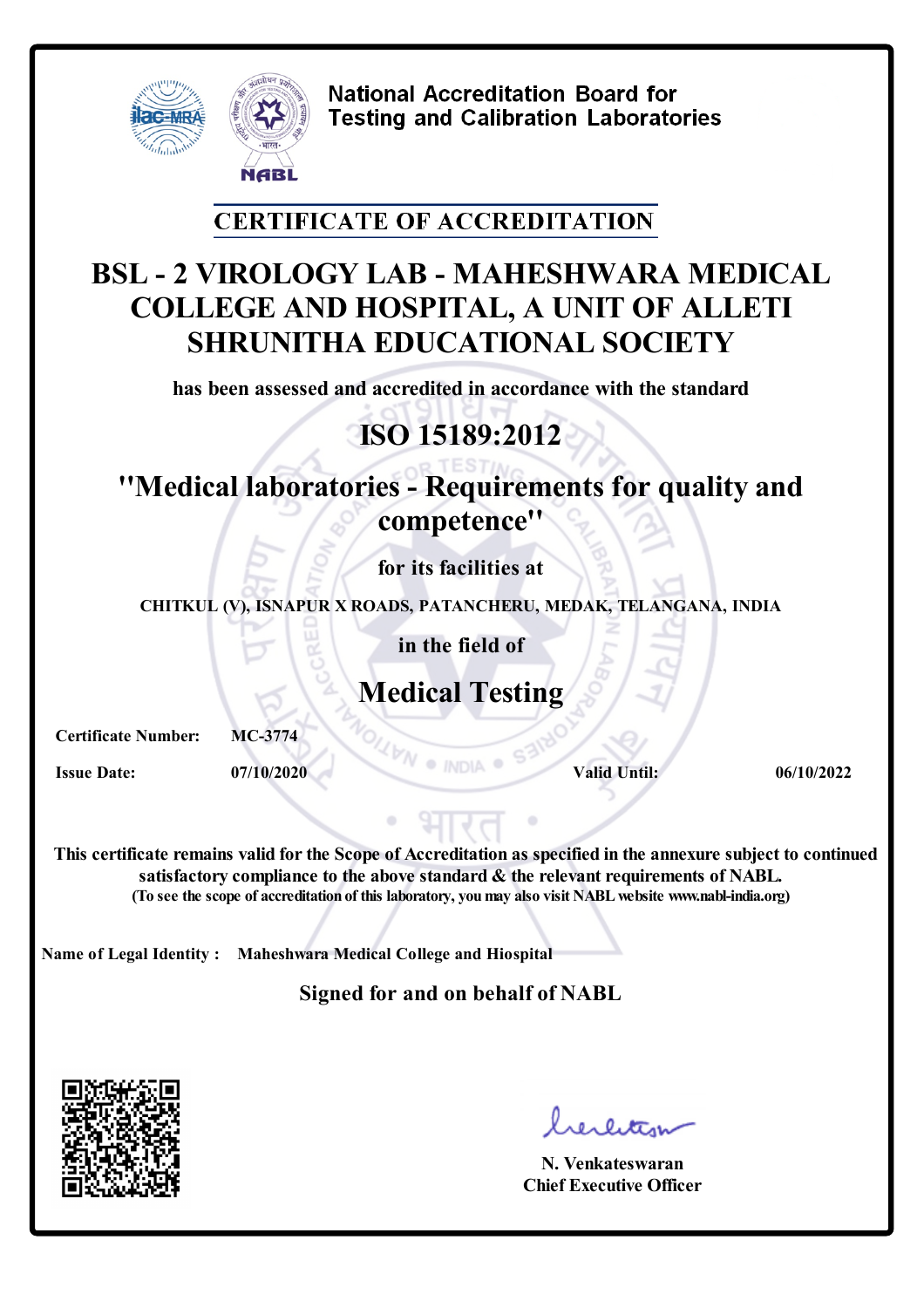



### **National Accreditation Board for Testing and Calibration Laboratories**

## **SCOPE OF ACCREDITATION**

| <b>Laboratory Name:</b>       | BSL - 2 VIROLOGY LAB - MAHESHWARA MEDICAL COLLEGE AND HOSPITAL, A<br>UNIT OF ALLETI SHRUNITHA EDUCATIONAL SOCIETY, CHITKUL (V), ISNAPUR X<br>ROADS, PATANCHERU, MEDAK, TELANGANA, INDIA |                        |                          |
|-------------------------------|-----------------------------------------------------------------------------------------------------------------------------------------------------------------------------------------|------------------------|--------------------------|
| <b>Accreditation Standard</b> | ISO 15189:2012                                                                                                                                                                          |                        |                          |
| <b>Certificate Number</b>     | MC-3774                                                                                                                                                                                 | Page No                | $1$ of $1$               |
| <b>Validity</b>               | 07/10/2020 to 06/10/2022                                                                                                                                                                | <b>Last Amended on</b> | $\overline{\phantom{a}}$ |

| S.No                      | Discipline / Group | <b>Materials or Products tested</b> | Component, parameter or<br>characteristic tested / Specific<br>Test Performed / Tests or type of<br>tests performed | Test Method Specification against<br>which tests are performed and /<br>or the techniques / equipment<br>used |
|---------------------------|--------------------|-------------------------------------|---------------------------------------------------------------------------------------------------------------------|---------------------------------------------------------------------------------------------------------------|
| <b>Permanent Facility</b> |                    |                                     |                                                                                                                     |                                                                                                               |
|                           | IMOLECULAR TESTING | <b>Blood</b>                        | <b>HCV RNA Qualitative</b>                                                                                          | Real Time RT PCR (Open<br>System)                                                                             |

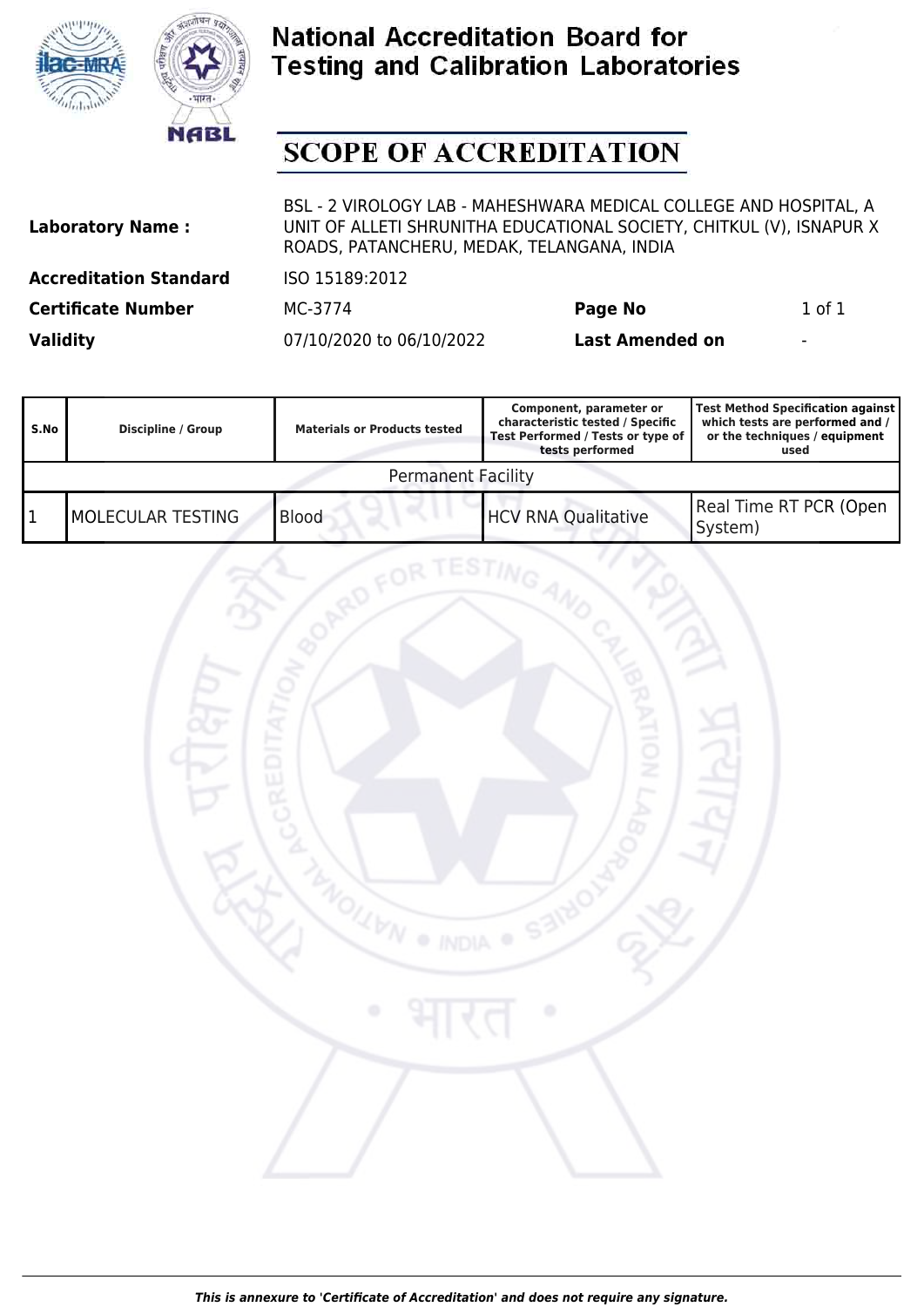

### **भारतीय आय ु र्वज्ञि ान अन ुसंधान पररषद स्वास््य अन ुसंधान र्वभाग, स्वास््य और पररवार कल्याण मंत्रालय, भारत सरकार**

**Indian Council of Medical Research Department of Health Research, Ministry of Health and Family Welfare, Government of India**

**Date: 09/10/2020**

#### **Total Operational (initiated independent testing) Laboratories reporting to ICMR:**

**Government laboratories : 1104 Private laboratories : 809**

- *Real-Time RT PCR for COVID-19 : 990 (Govt: 486 + Private: 504)*
- *TrueNat Test for COVID-19 : 794 (Govt: 583 + Private: 211)*
- *CBNAAT Test for COVID-19 : 129 (Govt: 35 + Private: 94)*

**Total No. of Labs : 1913**

\*CSIR/DBT/DST/DAE/ICAR/DRDO/MHRD/ISRO Laboratories. #Laboratories approved for both Real-Time RT-PCR and TrueNat/CBNAAT \$Laboratories approved for both TrueNAT and CBNAAT

P: Provisional

Δ Pvt. Laboratories acquired by Govt.

| No. | <b>Names of States</b>      | <b>Test</b><br>Category | <b>Names of Government Institutes</b>                                                                 | <b>Names of Private Institutes</b> |
|-----|-----------------------------|-------------------------|-------------------------------------------------------------------------------------------------------|------------------------------------|
| 1.  | <b>Andhra Pradesh (102)</b> | <b>RT-PCR</b>           | 1. Sri Venkateswara Institute of Medical 1. Manipal Hospital, Tadepalli, Guntur<br>Sciences, Tirupati |                                    |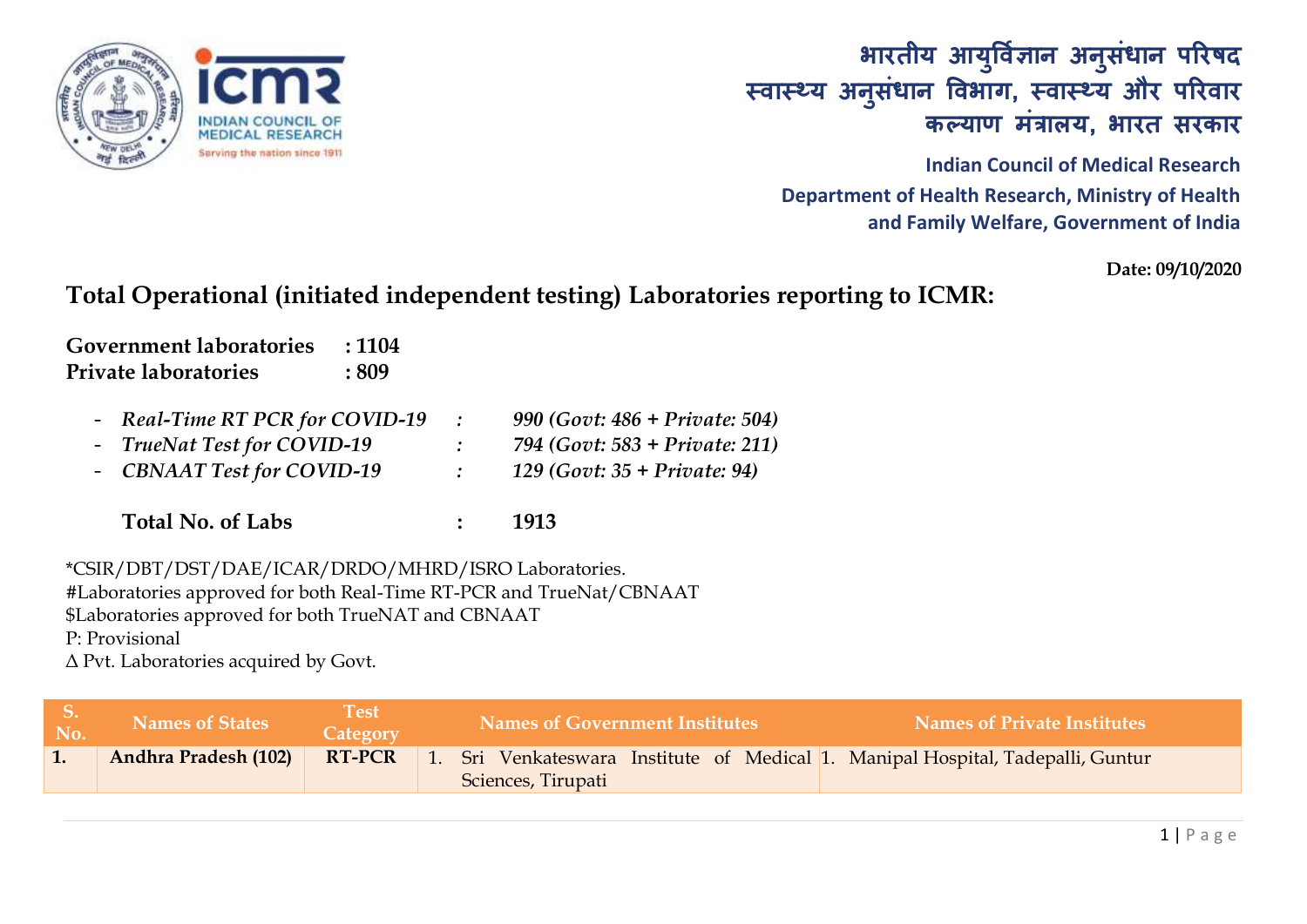

| S.<br>No. | <b>Names of States</b>                           | <b>Test</b><br><b>Category</b> | <b>Names of Government Institutes</b>                                                                                                                                                                                                                                                                                                                                                                                                                                                                                                 | <b>Names of Private Institutes</b>                                                                                                                                                                                                                                                                                                                                                                                                                                                                                                                                                                        |  |
|-----------|--------------------------------------------------|--------------------------------|---------------------------------------------------------------------------------------------------------------------------------------------------------------------------------------------------------------------------------------------------------------------------------------------------------------------------------------------------------------------------------------------------------------------------------------------------------------------------------------------------------------------------------------|-----------------------------------------------------------------------------------------------------------------------------------------------------------------------------------------------------------------------------------------------------------------------------------------------------------------------------------------------------------------------------------------------------------------------------------------------------------------------------------------------------------------------------------------------------------------------------------------------------------|--|
|           |                                                  |                                |                                                                                                                                                                                                                                                                                                                                                                                                                                                                                                                                       | Department of Laboratory Services, Vijaya<br>639.<br>Medical and Educational Trust, No.434                                                                                                                                                                                                                                                                                                                                                                                                                                                                                                                |  |
| 27.       | Telangana (71)<br><b>Govt: 19</b><br>Private: 52 | <b>RT-PCR</b>                  | Gandhi Medical College, Secunderabad<br>843.<br>Osmania Medical College, Hyderabad<br>844.<br>Sir Ronald Ross of Tropical &<br>845.<br>Communicable Diseases, Hyderabad.<br>Nizam's Institute of Medical Sciences,<br>846.<br>Hyderabad<br>847.<br>Institute of Preventive<br>Medicine,<br>Hyderabad<br>ESIC Medical College, Hyderabad<br>848.<br>Kakatiya Medical College, Warangal<br>849.<br>*Centre for Cellular & Molecular<br>850.<br>Biology, Hyderabad<br>*Centre for DNA Fingerprinting &<br>851.<br>Diagnostics, Hyderabad | (Old No.180), N.S.K Salai, Chennai<br>#Laboratory Services, Apollo Hospitals,<br>640.<br>6th Floor, Health Street Building, Jubilee<br>Hills, Hyderabad<br>641.<br>Vijaya Diagnostic Centre Pvt Ltd, Street<br>No 19, Himayath Nagar, Hyderabad<br>642.<br>Vimta Labs Ltd, Plot No 142, Phase 2, IDA<br>Cherlapally, Hyderabad<br>Apollo Health and Lifestyle Limited,<br>643.<br>Labortory,<br>Diagnostic<br>Bowenpally,<br>Secunderabad<br>Dr. Remedies Labs Private Ltd, A3, Titus<br>644.<br>Plaza, Sharma Commercial Complex,<br>Punjagutta, Hyderabad<br>Pathcare Labs Pvt Ltd,<br>645.<br>Medchal, |  |
|           |                                                  |                                | Railway<br>852.<br>Hospital,<br>Lallaguda,<br>Secunderabad<br>Government Medical College, Siddipet<br>853.<br>Medical<br>College,<br>854.<br>Government<br>Mahabubnagar                                                                                                                                                                                                                                                                                                                                                               | Hyderabad<br>American Institute of Pathology And Lab<br>646.<br>Sciences Pvt Ltd, Citizens Hospital,<br>Serilingampally, Hyderabad<br>Medcis Pathlabs India Pvt Ltd, Plot No 16<br>647.<br>& 17, Swathi Plaza, Anand Nagar, New<br>Bowenpally, Secunderabad                                                                                                                                                                                                                                                                                                                                               |  |